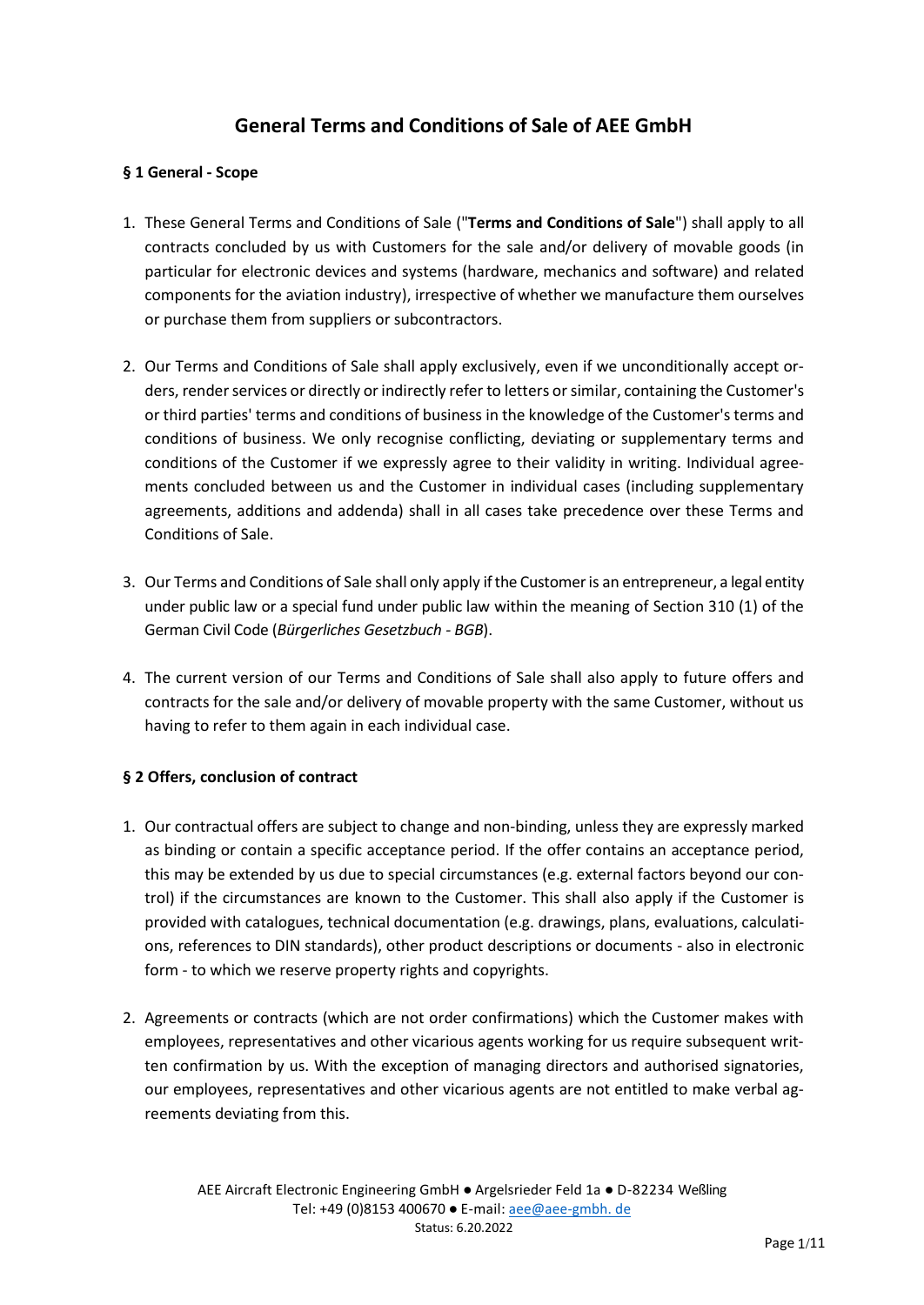- 3. The order by the Customer is considered as a legally binding offer to conclude a contract. Our acceptance is effected by declaration in text form (e.g. by our order confirmation or our notice of readiness for dispatch/collection) or by delivery of the goods. Unless otherwise stated in the order, we are entitled to accept the Customer's offer of contract within two (2) weeks of its receipt by us.
- 4. Legally relevant declarations and notifications made by the Customer to us after conclusion of the contract (e.g. setting of deadlines, reminders, notices of defects) must be in writing to be effective. The Customer is obliged to notify us immediately (Section 121 (1) of the German Civil Code (*Bürgerliches Gesetzbuch - BGB*)) of any deviations in the service descriptions in the order confirmation from the original offer.
- 5. The information, drawings, illustrations, technical data, weight, dimension and performance descriptions contained in brochures, catalogues, circulars, advertisements, price lists or in the documents belonging to the offer are not guarantees of quality or durability and only become part of the contract if their compliance has been expressly agreed between the parties. We reserve the right to make changes to these characteristics even after sending an order confirmation, provided that these changes do not contradict either the order confirmation or the Customer's specification.

# **§ 3 Performance modalities**

- 1. Any activity going beyond the mere procurement of the respective object of purchase and its possible delivery, e.g. the set-up, installation, connection or integration of the object of purchase are not the subject matter of the purchase contract. They can be provided by us upon request, but remain subject to a separate, express agreement.
- 2. Insofar as the performance of services or works, e.g. testing, engineering and development services, has also been agreed between the Customer and us, our "General Terms and Conditions for the Performance of Services and Work Services" shall apply exclusively.

#### **§ 4 Prices**

- 1. Unless otherwise agreed, our net list prices current at the time of the conclusion of the contract shall always apply, plus VAT due by law, which shall be shown separately in the invoice. Prices are ex works in accordance with Incoterms 2020. If agreed prices are our net list prices, no fixed (no unchangeable) price has been agreed and, in addition, our delivery is not to take place until more than four (4) months after conclusion of the contract, our net list prices current at the time of delivery shall apply.
- 2. The deduction of a discount requires a special written agreement.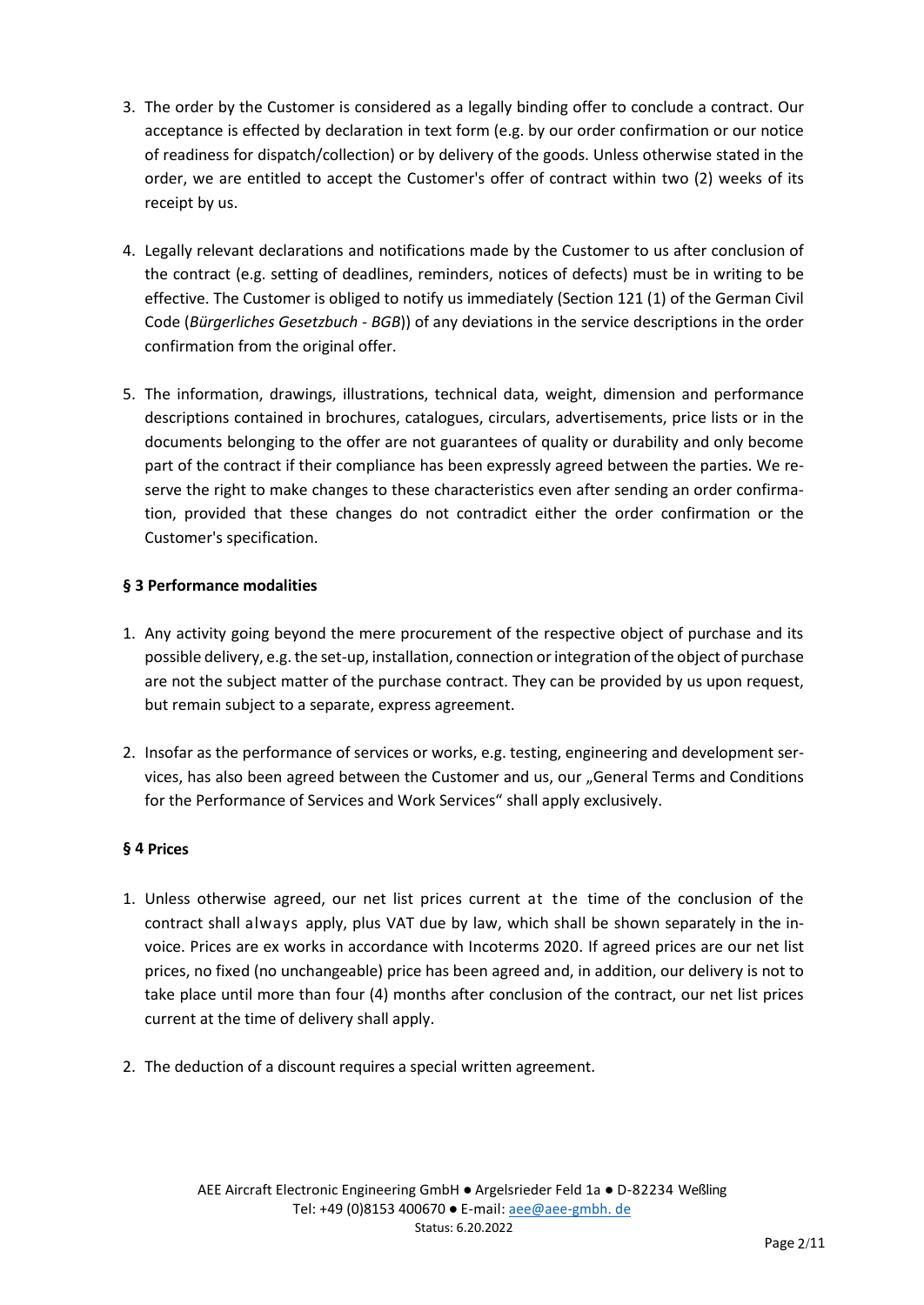- 3. In the case of a mail order purchase, the Customer shall bear the transport costs ex warehouse. Unless we invoice the transport costs actually incurred in the individual case, a reasonable flatrate transport fee (excluding transport insurance) shall be deemed agreed. Any customs duties, fees, taxes and other public charges shall be borne by the Customer. Transport packaging and all other packaging in accordance with the Packaging Act shall become the property of the Customer and shall not be taken back by us; with the exception of pallets.
- 4. If the Customer wishes so, we cover the delivery by transport insurance at his expense. Any insurance, transport, packaging and express goods additional costs as well as any other taxes and duties shall be borne by the Customer, unless otherwise agreed.

# **§ 5 Payment and default in payment**

- 1. Unless otherwise agreed between the parties, payments shall be made within 30 days of receipt of the invoice without deduction to the business account specified in the order confirmation. The invoice shall be deemed received within three (3) working days after dispatch, unless the Customer proves otherwise.
- 2. Any loss of the subject matter of the contract for which we are not responsible after the transfer of risk to the Customer shall not affect the Customer's obligation to pay.
- 3. Payment shall only be deemed to have been made when it has been received in our business account specified in the order confirmation. In the event of payment by cheque, payment shall only be deemed to have been made when the cheque has been honoured.
- 4. As soon as the agreed term of payment is exceeded, the Customer is automatically in default, unless the service is omitted due to a circumstance for which Customer is not responsible. The purchase price shall bear interest at the applicable statutory default interest rate (*Verzugszinssatz*) during the period of default. In the event of default, we shall also be entitled to the statutory default lump-sum in accordance with Section 288 para. 5 sentence 1 of the German Civil Code (*Bürgerliches Gesetzbuch - BGB*). We reserve the right to assert further claims for damages caused by default. In any case, our statutory claim against merchants for commercial interest (*kaufmännischer Fälligkeitszins*) beginning on the due date (Sections 352, 353 of the German Commercial Code (*Handelsgesetzbuch - HGB*)) shall remain unaffected.
- 5. If the Customer is in default of payment (*Zahlungsverzug*), we are entitled to withdraw from the contract and to take back the goods. After taking back the purchased goods, we can be entitled to realise them; the realisation proceeds shall be credited against the Customer's liabilities - less reasonable realisation costs.

#### **§ 6 Set-off, right of retention, refusal of performance**

1. The Customer shall only be entitled to offset and assert a right of retention if (a) the counterclaim is either undisputed or legally established in a title against which an appeal is (no longer)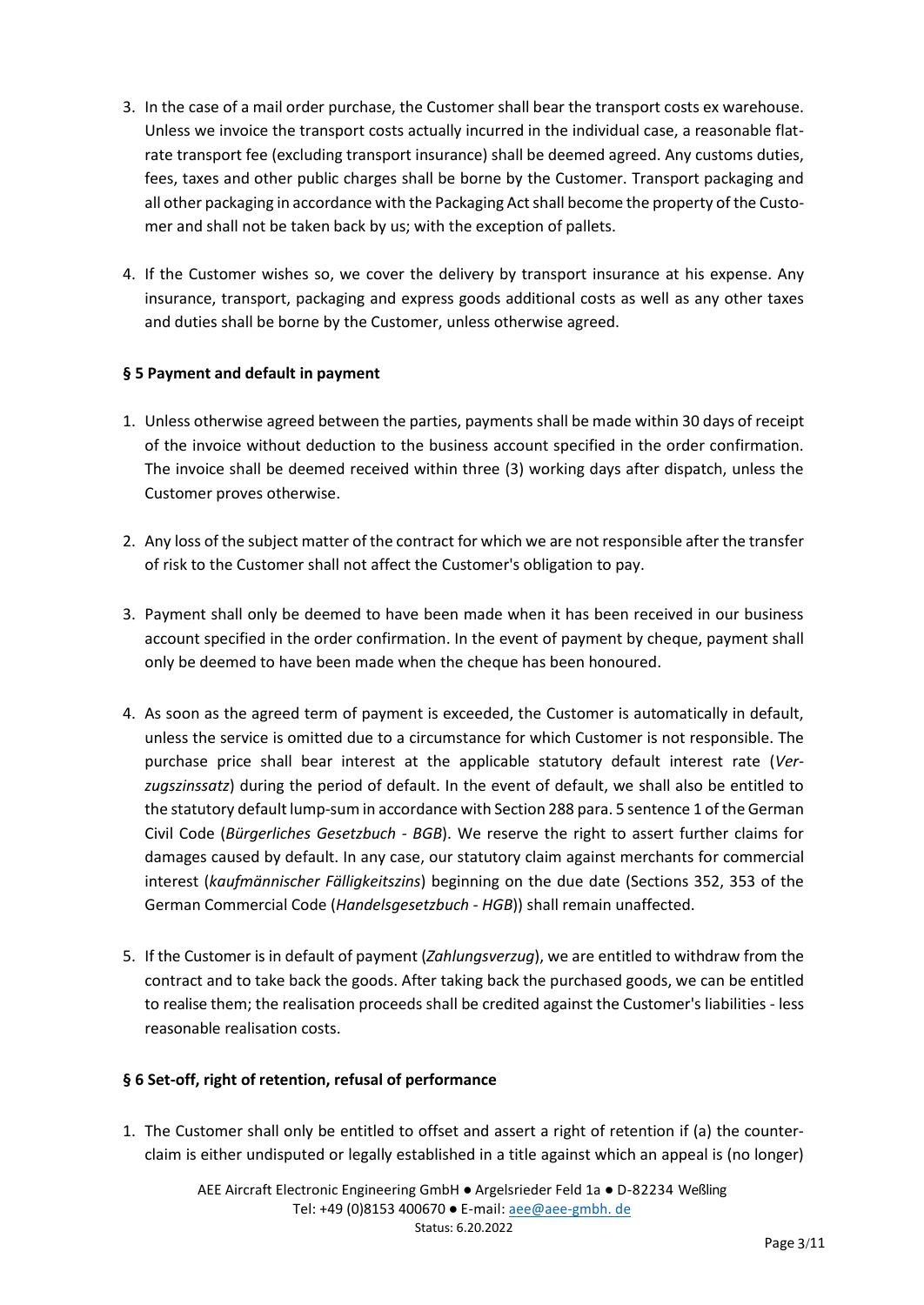admissible, or (b) in the case of procedural assertion, is ready for a decision at the time of the last oral hearing or (c) is in a relationship of reciprocity (*Synallagma*) with the main claim.

2. If it becomes apparent after the conclusion of the contract that our purchase price claim is jeopardised by the Customer's lack of ability to pay (e.g. by filing for insolvency proceedings), we shall be entitled to refuse performance in accordance with the statutory provisions and - if necessary after setting a deadline - to withdraw (*zurücktreten*) from the contract (Section 321 of the German Civil Code (*Bürgerliches Gesetzbuch - BGB*)). In the case of contracts concerning the manufacturing of non-fungible moveable items (*nicht vertretbare Sachen*; e.g. custom-made items), we can declare our withdrawal immediately; the statutory provisions on the dispensability of setting a deadline remain unaffected.

# **§ 7 Delivery, delay in delivery**

- 1. The start of the delivery time stated by us presupposes the clarification of all technical questions.
- 2. Compliance with our delivery obligation further presupposes the timely and proper fulfilment of the Customer's obligation. We reserve the right to plead non-performance of the contract.
- 3. Our delivery obligation is always subject to timely and proper delivery by our own suppliers.
- 4. Deliveries shall be made and the risk shall pass ex works in accordance with Incoterms 2020, unless otherwise agreed between the Customer and us in writing (*Schriftform*).
- 5. We shall be entitled to render partial deliveries if (a) a partial delivery can be used by the Customer within the scope of the contractual purpose, (b) the provision of the remaining delivery is ensured, and (c) the partial delivery does not result in any significant additional expense for the Customer.
- 6. Delays in delivery due to force majeure or due to unforeseen events for which we are not responsible, such as operational disruptions, strikes, lock-outs, official orders, subsequent discontinuation of export or import possibilities as well as our own reservation of supply in accordance with § 7.3 release us from the obligation to comply with somewhat agreed delivery or unloading times for the duration and scope of their effects. They also entitle us to withdraw from the contract without the buyer being entitled to damages or other claims as a result.
- 7. If an agreed delivery or unloading time is exceeded without there being an impediment to delivery pursuant to § 7.6, the Customer shall grant us in writing (*Schriftform*) a reasonable grace period of at least two weeks. If we culpably fail to meet this grace period either, the Customer shall be entitled to withdraw from the contract, but not to assert claims for damages arising from non-performance or default, unless we are guilty of intent or gross negligence. Unless the delay in delivery is due to an intentional breach of contract for which we are responsible, our liability for damages shall be limited to the foreseeable, typically occurring damage.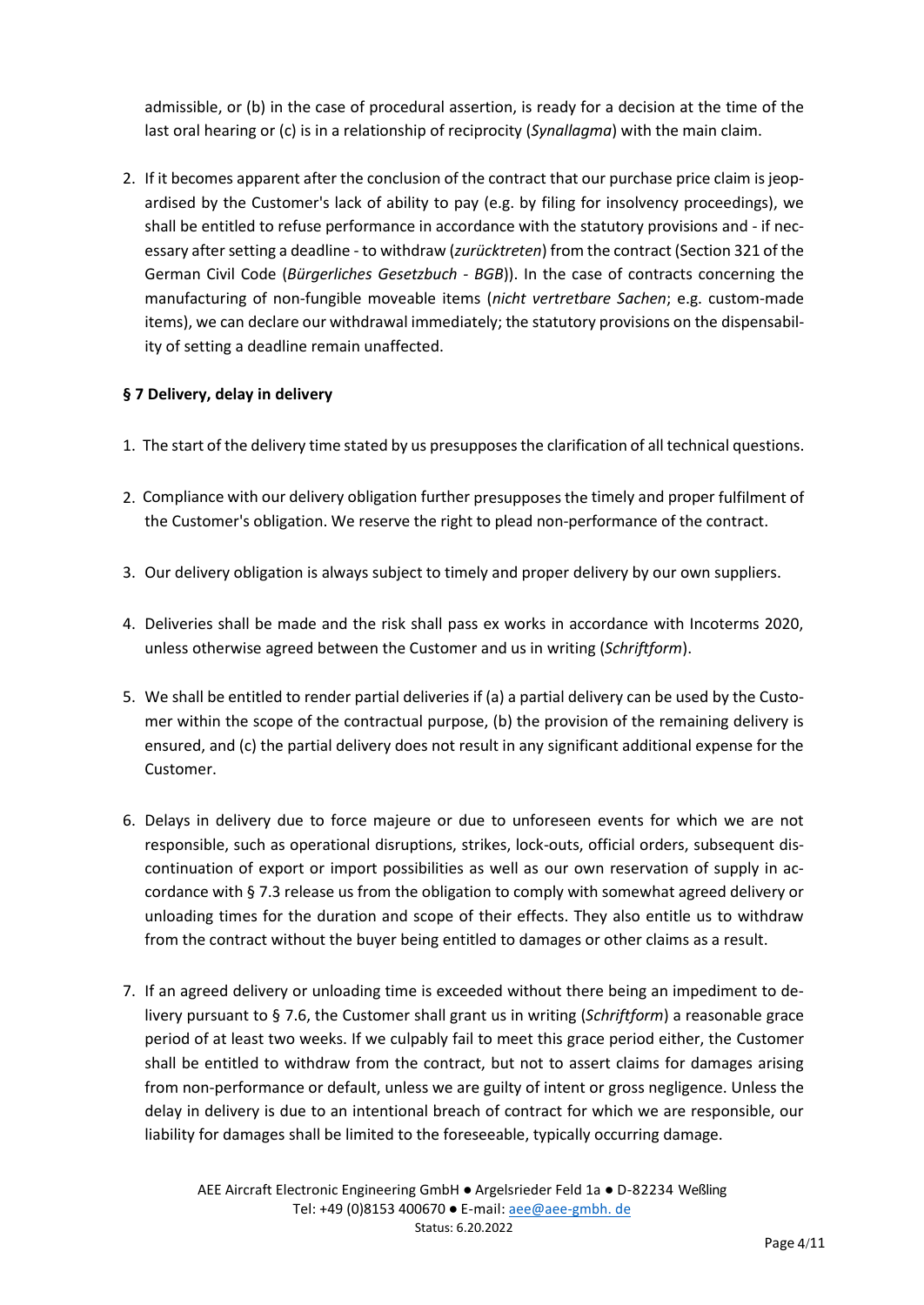- 8. Deviating from § 7.4 and only if expressly agreed with the Customer, we dispatch the goods to the destination indicated by the Customer. In this case, Customer shall bear all expenses incurring - also with regard to packaging. In the cases of sentence 1 of this paragraph, the risk of accidental loss and accidental deterioration of the goods shall pass to the Customer upon receipt by the Customer of our notice of readiness for dispatch or - if the latter is not provided for in the contract - at the latest upon handover of the goods to the forwarding agent, carrier or other transport person. This shall also apply if partial deliveries are made or if we have taken over other performances (e.g. said dispatch or transport or assembly).
- 9. We shall be entitled to determine the type of dispatch (in particular the forwarding agent, carrier or other transport person, and the dispatch route) and packaging (material and type) at our dutiful discretion.
- 10.In the case of deliveries to member states of the European Union ("intra-Union deliveries of goods"), the Customer must immediately cooperate in an appropriate manner in providing evidence of the intra-Union delivery of goods. In particular, we may require a dated and signed confirmation of the intra-Union delivery of goods with at least the following content: the name and address of the consignee, the quantity and usual commercial description of the goods and the place and date of receipt of the goods. If the Customer does not comply with this obligation to cooperate, he shall be liable for the resulting damage, in particular for the value-added tax incurred by us.

# **§ 8 Acceptance, Default of Acceptance**

- 1. If we and the Customer agreed on conducting an acceptance (*Abnahme*), the declaration of acceptance shall be decisive for the transfer of risk. Acceptance can also be effected by Customer's implicit behaviour. If the Customer is in default of acceptance, the handover or acceptance shall be deemed equivalent.
- 2. If the Customer is in default of acceptance (*Annahmeverzug*) or culpably violates other duties to cooperate or if the delivery to him is delayed for other reasons for which he is responsible, we shall be entitled to demand compensation for the damage incurred by us in this respect, including any additional expenses (e.g. storage costs). We reserve the right to assert further claims.

#### **§ 9 Warranty**

1. Claims for defects on the part of the Customer require that the Customer inspects the delivered goods immediately after delivery to the Customer or to the third party designated by the Customer and notifies us of any defects without delay (cf. inspection and notification obligations in accordance with Section 377 of the German Commercial Code (*Handelsgesetzbuch-HGB*)). The immediate nature of the notice of defects presupposes that it is sent within seven (7) working days of delivery at the latest or - if the defect was not identifiable during the inspection - within three (3) working days of discovery of the defect at the latest. If, however, this last designated defect was already recognisable to the Customer at an earlier time than the time of discovery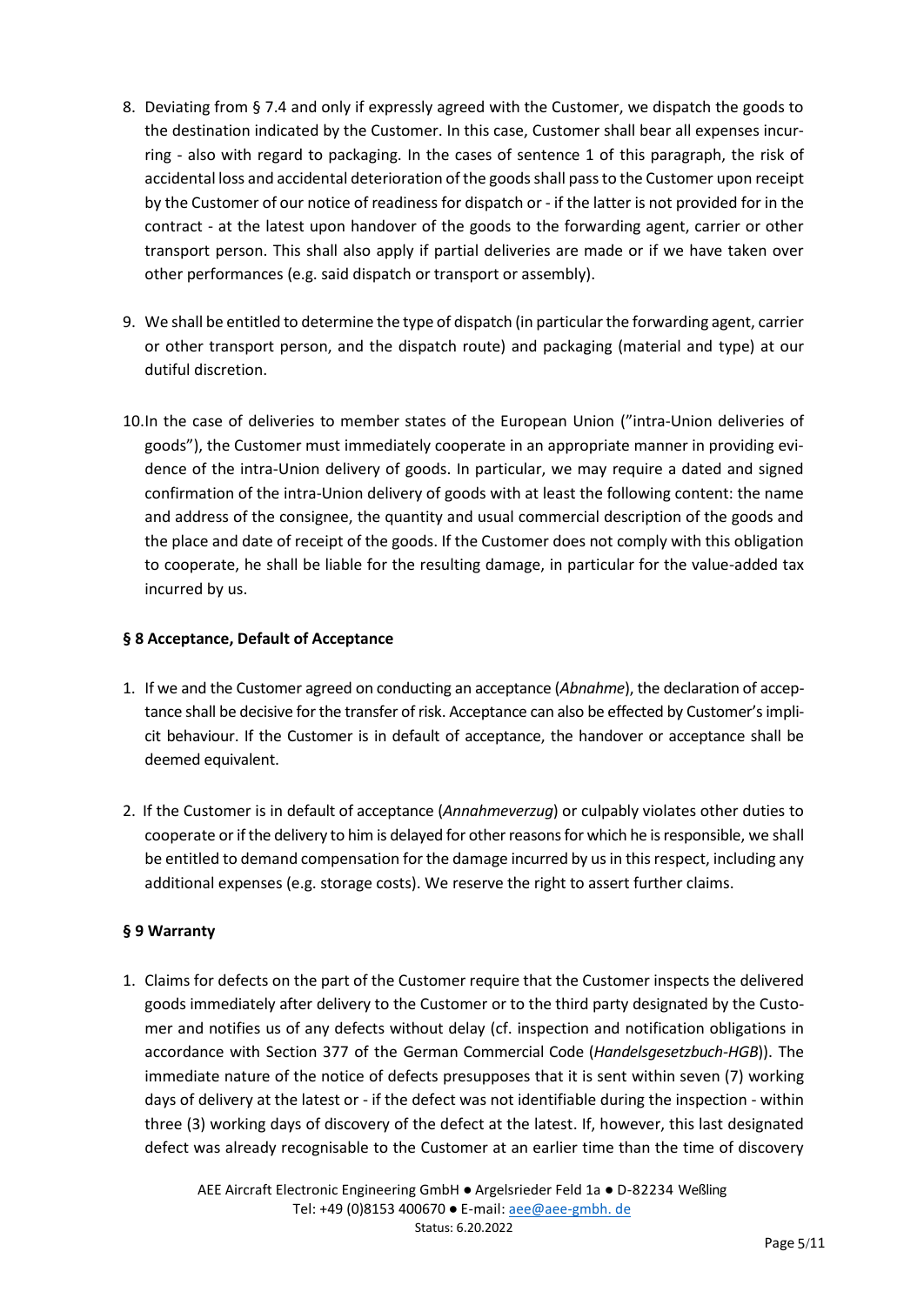during normal use of the goods, this earlier time shall be decisive for the start of the aforementioned notification period. If the Customer fails to carry out proper and timely inspection and/or notification of defects, our warranty obligation and other liability for the defect concerned shall be excluded unless we have fraudulently concealed the defect.

- 2. Insofar as the Customer has claims against us due to the defectiveness of the goods, we shall, at our choice, which shall be exercised at our reasonable discretion, either remedy the defects free of charge or deliver defect-free goods free of charge (hereinafter collectively referred to as "**subsequent performance**" (*Nacherfüllung*)). The Customer must grant us reasonable time and opportunity to carry out the subsequent performance. Our right to refuse subsequent performance under the statutory conditions shall remain unaffected.
- 3. The expenses necessary for the purpose of inspection and subsequent performance, in particular transport, travel, labour and material costs, shall be borne by us if a defect actually exists. If, however, a Customer's demand for the removal of defects turns out to be unjustified, we may demand reimbursement of the resulting costs from the Customer.
- 4. We shall be entitled to make the subsequent performance owed dependent on the Customer paying the due purchase price. However, the Customer shall be entitled to retain a reasonable part of the purchase price in proportion to the defect until successful completion of the subsequent performance.
- 5. In the event of defects in parts of other manufacturers which we are unable to remedy for licensing or actual reasons, we shall assign warranty claims against the manufacturers and suppliers to the Customer. Warranty claims against us for such defects shall only exist under the other conditions and in accordance with these Sales Conditions if the judicial enforcement of the aforementioned claims against the manufacturer and supplier was unsuccessful or is futile, for example due to insolvency. During the duration of the legal dispute, the statute of limitations of the relevant warranty claims of the Customer against us shall be suspended.
- 6. Any warranty claims or claims for defects shall not apply if the Customer changes the good or has changed it by third parties without our consent and the removal of defects is made impossible or unreasonably difficult as a result. In any case, the Customer shall bear the additional costs of remedying the defect incurred as a result of the change.
- 7. If the subsequent performance has failed or a reasonable period to be set by the Customer for the subsequent performance has expired unsuccessfully or is dispensable according to the statutory provisions, the Customer may withdraw from the contract (*zurücktreten*) or reduce the price. In the case of an insignificant defect, however, there is no right of withdrawal. The Customer's rights to claim damages and reimbursement of futile expenses due to the defectiveness of the goods shall be determined in accordance with § 10 of these Terms and Conditions for Sales.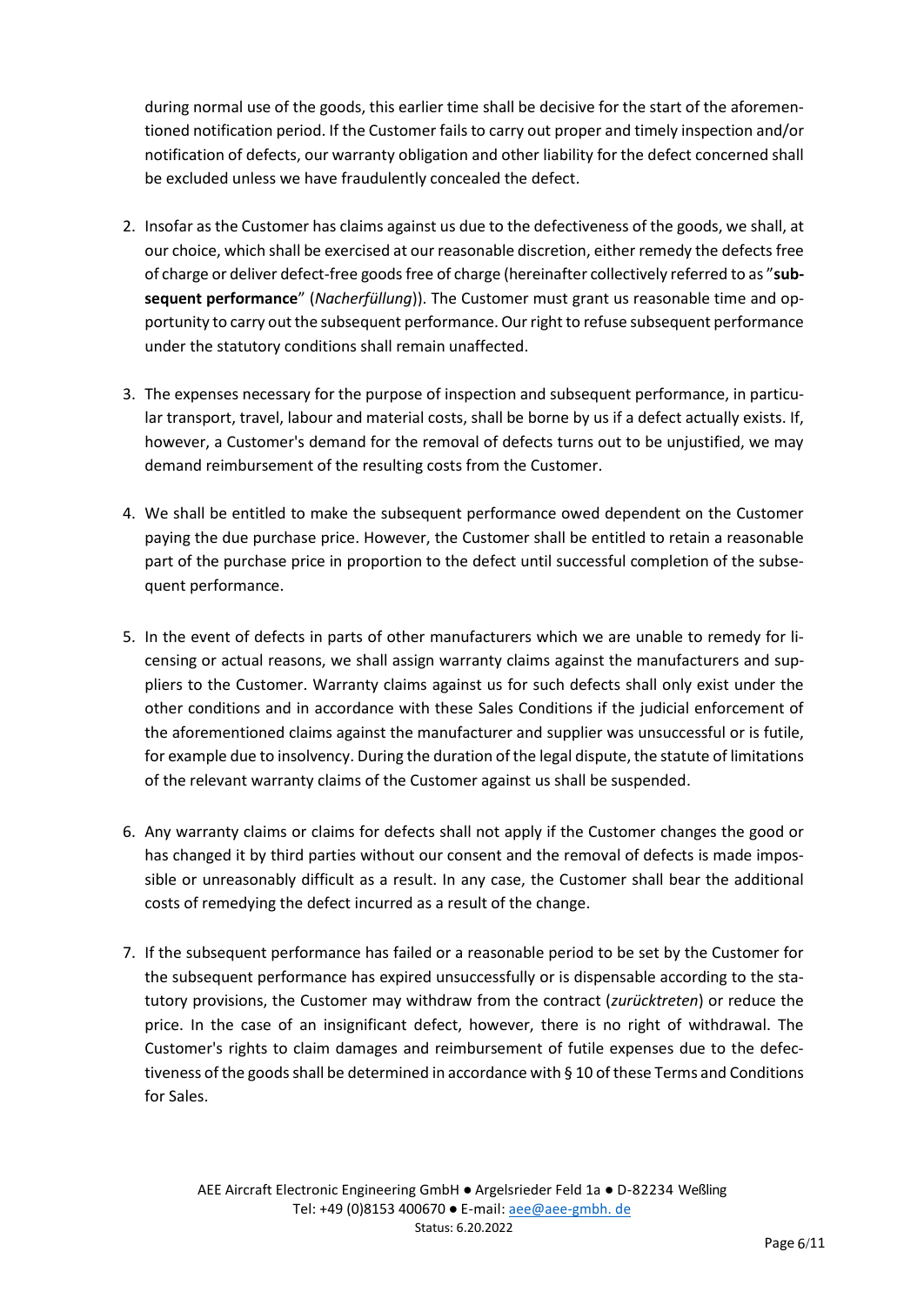#### **§ 10 Limitation of liability**

- 1. Insofar as nothing to the contrary arises from these Sales Conditions, we shall be liable for the breach of contractual and non-contractual obligations in accordance with the statutory provisions.
- 2. We shall be liable for whatever legal reason without limitation for damages and the reimbursement of futile expenses resulting from an intentional or grossly negligent breach of duty by us or one of our legal representatives or vicarious agents.
- 3. In the event of a merely simple or slightly negligent breach of duty by us or one of our legal representatives or vicarious agents, we shall only be liable, subject to a lower standard of liability in accordance with statutory provisions (e.g. for due care in our own affairs), if
	- a) however without limitation for damages based on this/reimbursement of futile expenses resulting from injury to life, body or health;
	- b) for damages/reimbursement of futile expenses resulting from the violation of essential contractual obligations. Essential contractual obligations are those obligations the fulfilment of which is essential for the proper execution of the contract and on the observance of which the Customer regularly relies and may rely. In this case, however, our liability shall be limited in amount to the damage typical for the contract and foreseeable at the time of conclusion of the contract.
	- c) The limitations of liability resulting from b) shall not apply if we have fraudulently concealed a defect, given a guarantee for the quality of the goods or assumed a procurement risk. In addition, any mandatory legal liability, in particular under the German Product Liability Act (*Produkthaftungsgesetz, ProdHaftG*), shall remain unaffected.
	- d) Contractual penalties and lump-sum damages owed by the Customer to third parties in connection with goods delivered by us may - subject to all other conditions - only be claimed as damages if this has been expressly agreed with us or if the Customer has informed us of this risk in writing prior to our conclusion of the contract.
	- e) The Customer is obliged to notify us immediately in writing of any damage or loss for which we are responsible or to have us record such damage or loss.
	- f) If damage is attributable both to our fault and to the fault of the Customer, the Customer must allow his contributory negligence to be taken into account. In particular, it shall be regarded as a predominant fault of the Customer if the latter fails to inform us about the risk of unusually high damages.
- 3. Contractual and non-contractual claims for damages/claims for reimbursement of futile expenses incurred by the Customer due to a defect in the goods shall become statute-barred twelve (12) months after delivery of the goods, unless a longer limitation period is stipulated by

AEE Aircraft Electronic Engineering GmbH ● Argelsrieder Feld 1a ● D-82234 Weßling Tel: +49 (0)8153 400670 ● E-mail[: aee@aee-gmbh. de](mailto:aee@aee-gmbh.de) Status: 6.20.2022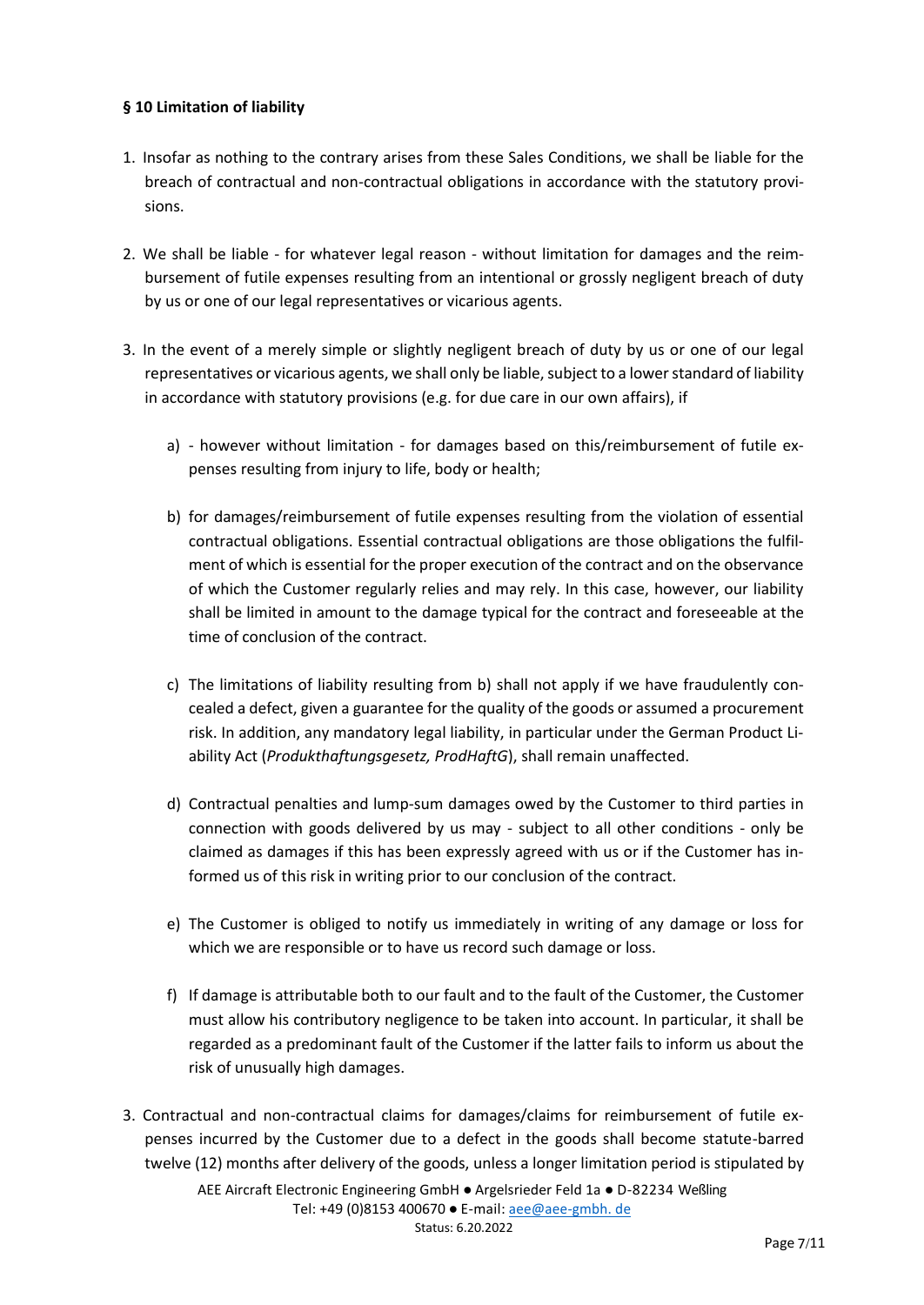law. Claims for damages of the Customer according to the German Product Liability Act (*Produkthaftungsgesetz, ProdHaftG*), in the cases of the above § 10.1 and 10.2. a) and if we have fraudulently concealed the defect, shall become statute-barred exclusively upon expiry of the statutory limitation periods.

4. Insofar as our liability is excluded or limited in accordance with the above provisions, this shall also apply to the liability of our executive bodies, legal representatives, employees, staff and vicarious agents.

# **§ 11 Retention of title**

- 1. We reserve title to all goods delivered by us until full payment of all current and future claims arising from a purchase contract and an ongoing business relationship ("**reserved goods**"), e.g. on the basis of a framework agreement. If the reserved goods are processed or transformed by the Customer (Section 950 of the German Civil Code (*Bürgerliches Gesetzbuch - BGB*)), this processing shall always be carried out for us as manufacturer in our name and for our account, and we shall directly acquire ownership or - if the processing or transformation is carried out from materials of several owners, or if the value of the newly created item is higher than the value of the reserved goods - co-ownership (fractional ownership) of the newly created item in the ratio of the value of the reserved goods (gross invoice value) to the value of this newly created item. In the event that for any reason no such acquisition of ownership or co-ownership should occur, the Customer hereby assigns to us its future ownership or (in the aforementioned proportion) co-ownership of the newly created object as security; we hereby accept this assignment. If the reserved goods are combined with other goods not belonging to us within the meaning of Section 947 of the German Civil Code (*Bürgerliches Gesetzbuch - BGB*) or mixed or immingled within the meaning of Section 948 of the German Civil Code (*Bürgerliches Gesetzbuch - BGB*), we shall acquire co-ownership of the newly created item in the ratio of the value of the reserved goods (gross invoice value) to the value of the other combined, mixed or immingled goods at the time of the combination, mixing or commingling; if the reserved goods are to be regarded as the main item, we shall acquire sole ownership (Section 947 para. 2 of the German Civil Code (*Bürgerliches Gesetzbuch - BGB*)). If one of the other items is to be regarded as the main item, the Customer, insofar as Customer owns the main item, hereby assigns to us the proportionate co-ownership of the uniform item in the aforementioned proportion. We hereby accept this transfer. Our sole ownership or co-ownership of an object created in accordance with the above provisions shall be held in safe custody by the Customer on our behalf free of charge.
- 2. The Customer shall be entitled to use, process, combine, mix and/or sell the reserved goods in the ordinary course of business until the event of realisation has occurred. The Customer's claims for payment against his buyers from a resale of the reserved goods as well as the Customer's claims with regard to the reserved goods against its buyers or third parties arising from any other legal reason (in particular claims from tortious acts and claims to insurance benefits), including all balance claims from current account, the Customer hereby assigns to us as security - in the case of co-ownership by us of the reserved goods pro rata in accordance with our coownership share. We hereby accept these assignments.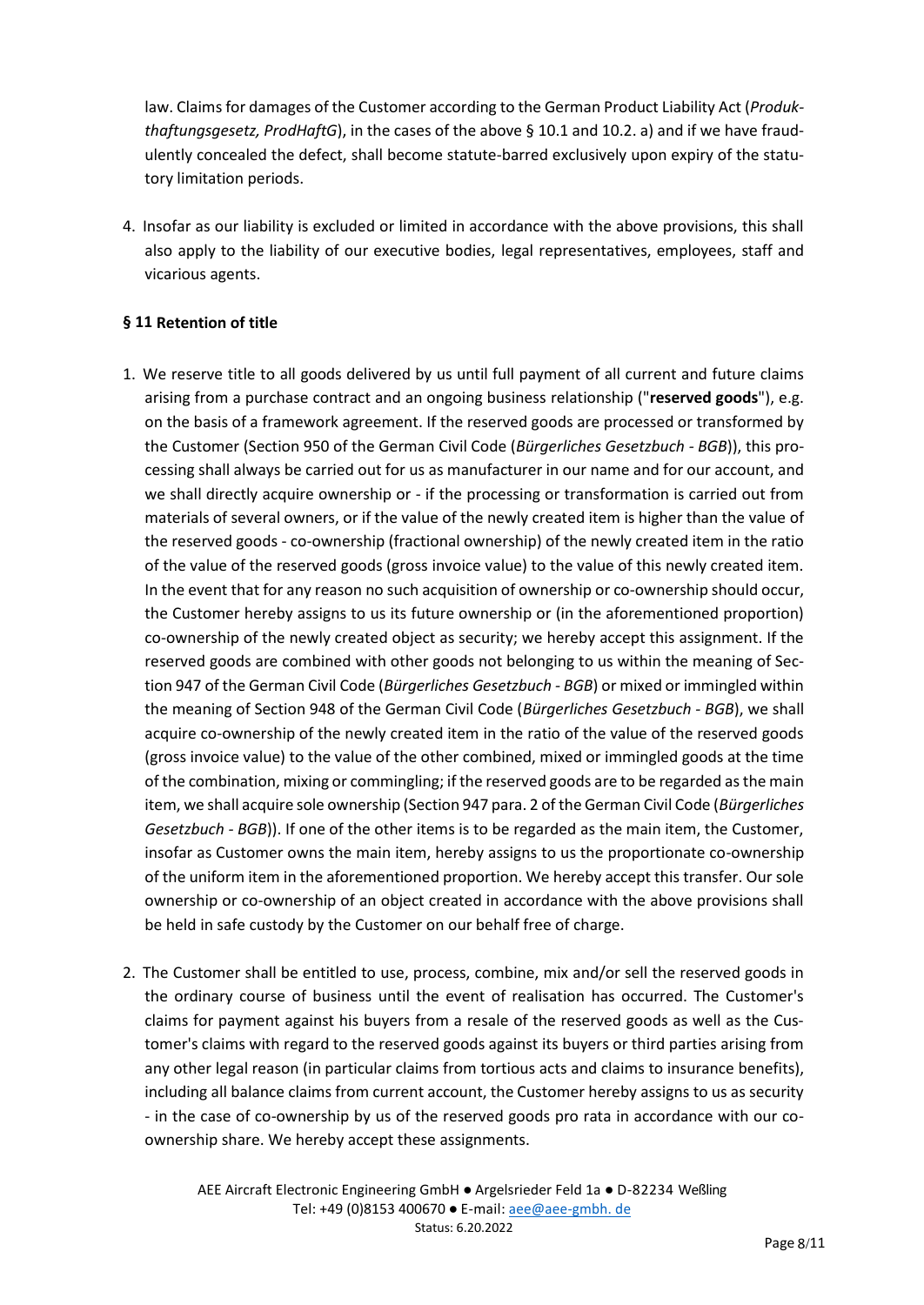- 3. We hereby revocably authorize the Customer to collect the claims assigned to us for us in its own name. Our right to collect these claims ourselves shall not be affected thereby. However, we shall not collect them ourselves and shall not revoke the collection authorisation as long as the Customer duly fulfils its payment obligations towards us (in particular does not default in payment), as long as no application has been filed for the opening of insolvency proceedings against the Customer's assets and as long as the Customer is not unable to pay. If one of the aforementioned cases occurs, we can demand from the Customer that Customer informs us of the assigned claims and the respective debtors, informs the respective debtors of the assignment (which we may also do ourselves at our discretion) and hands over to us all documents and provides all information which we require to assert the claims.
- 4. If the realisable value of the securities exceeds our claims by more than ten (10) percent, we shall release securities at the Customer's request.
- 5. The Customer is not entitled to pledge the reserved goods or to assign them as security. In the event of seizure of the reserved goods by third parties or other access by third parties, the Customer must clearly indicate our ownership and inform us immediately in writing so that we can pursue our ownership rights. Insofar as the third party is unable to reimburse the court or outof-court costs incurred by us in this connection, the Customer shall be liable to us for such costs.
- 6. If mandatory legal provisions of another country in which the reserved goods are located do not provide for a retention of title within the meaning of the above paragraphs, but know of other and comparable rights to secure the claims from the supplier's invoices, we reserve these. The Customer shall be obliged to cooperate in measures to which we are entitled in order to protect our right of ownership or any other right in the reserved goods taking its place.

# **§ 12 Export control**

- 1. The Customer shall comply with the applicable export control and sanction regulations and laws of the European Union ("EU"), the United States of America ("US"/"USA") and other jurisdictions (export control regulations). The Customer shall inform us in advance and provide us with all information (including final destination) necessary for us to comply with the export control regulations, in particular if our products are ordered for use in connection with
	- a) a country or territory, natural or legal person subject to restrictions or prohibitions under the EU, US or other applicable export control and sanctions regulations; or
	- b) the design, development, production or use of military or nuclear goods, chemical or biological weapons, missiles, space or aircraft applications and launchers therefor.
- 2. The fulfilment of the contractual obligations by us is subject to the condition that the applicable export control regulations do not conflict. In such a case, we shall therefore be entitled in particular to refuse or withhold performance of the contract without any liability to the Customer.

#### **§ 13 Property rights, copyrights and industrial property rights**

AEE Aircraft Electronic Engineering GmbH ● Argelsrieder Feld 1a ● D-82234 Weßling Tel: +49 (0)8153 400670 ● E-mail[: aee@aee-gmbh. de](mailto:aee@aee-gmbh.de) Status: 6.20.2022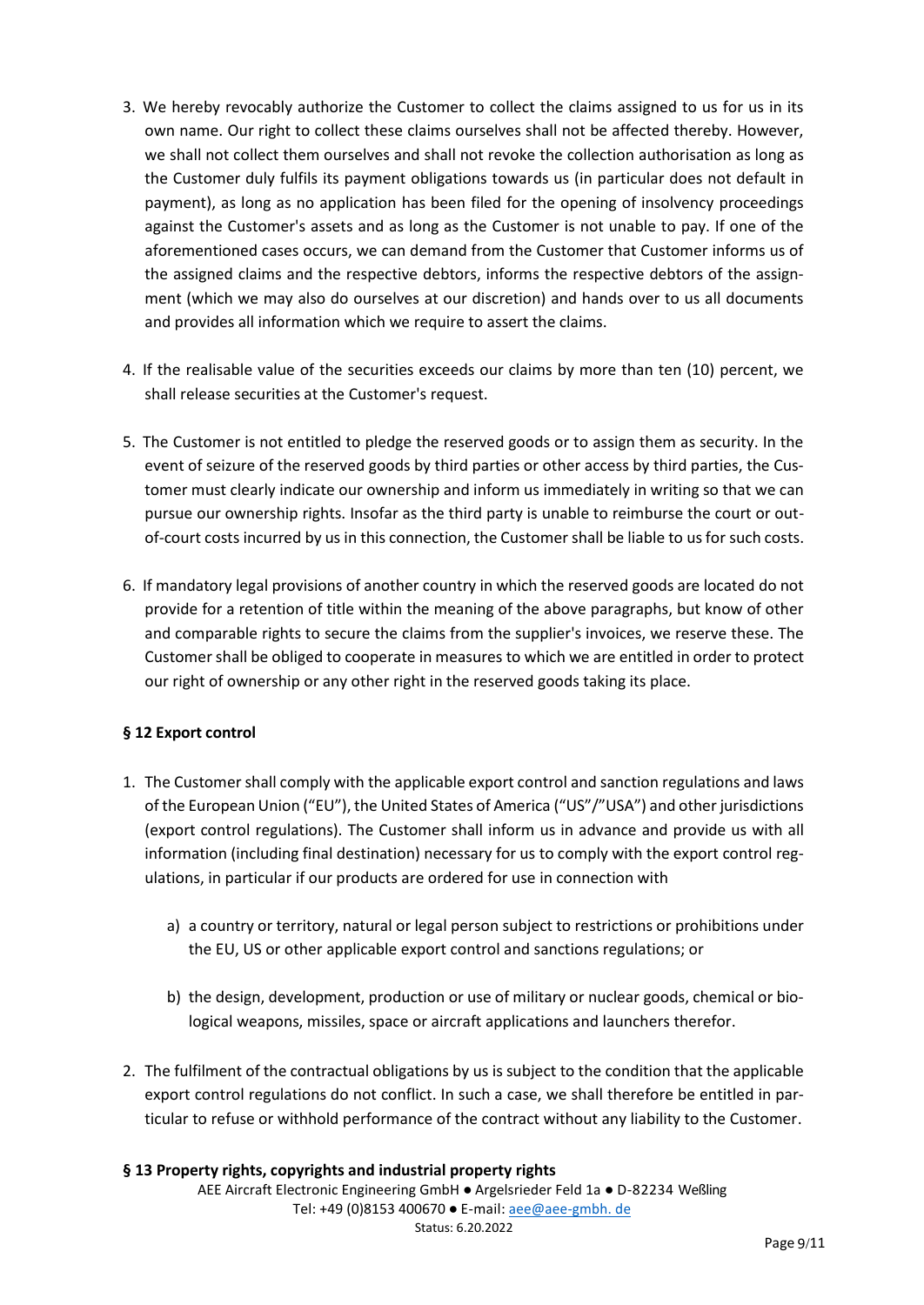- 1. We reserve all property rights, copyrights and intellectual property rights ("IPR") in all documents, materials and other objects (e.g. illustrations, drawings, calculations, offers, catalogues, price lists, cost estimates, plans, product descriptions and specifications, samples, models and other physical and/or electronic documents, information and software) handed over by us to the Customer.
- 2. The Customer may not make the IPR available or communicate them to third parties, exploit them, reproduce them or change them without our prior written consent, neither as such nor according to their content. The Customer must use the IPR exclusively for the contractual purposes and return them to us in full at our request and destroy (or delete) any existing (including electronic) copies insofar as they are no longer required by him in the ordinary course of business and in accordance with statutory retention obligations. Upon our request, the Customer shall confirm to us the completeness of the return and destruction/deletion or explain which of the above-mentioned documents, materials or items it still believes it needs for what reasons in the Customer's opinion.

#### **§ 14 Secrecy and confidentiality**

- 1. The Customer undertakes to keep secret all confidential information which has come to his knowledge or becomes known to him in the course of the provision of our services, in particular to avoid any access by third parties to this information and to use it exclusively in the course of the provision of our services. Confidential within the meaning of this obligation is all information which is marked as such or where the confidentiality results from the circumstances. In particular, confidential information is all data, technical, financial information, plans, graphics and work results which become known to the Customer in the context of or in preparation of the services to be provided by us or which are or have been compiled by us in the context of the provision of services. The Customer shall obligate his employees, unless they are already obliged to do so under their employment contract, to maintain secrecy towards us to the extent as defined herein.
- 2. The obligation to maintain secrecy does not apply to confidential information (i) which is already public or generally known at the time the Customer becomes aware of it or becomes known without a breach of this confidentiality obligation, (ii) which is handed over to the Customer by a third party without a breach of a confidentiality obligation towards us, (iii) which has been developed by the Customer independently of the provision of services by us or (iv) if and insofar as the confidential information is to be surrendered due to an enforceable official or court order and the Customer has informed us of this and exhausted possible legal remedies immediately after becoming aware of the disclosure obligation.